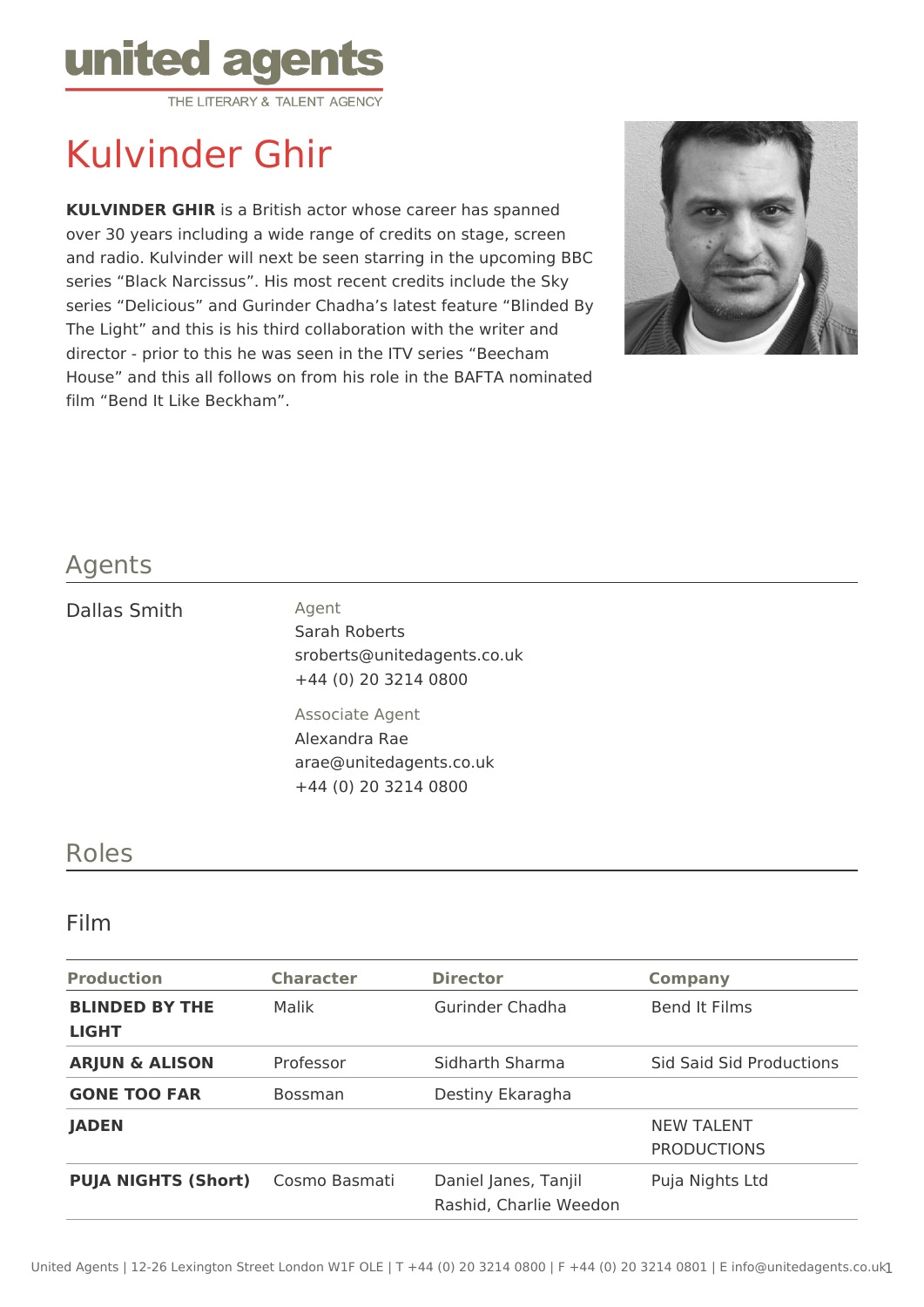| <b>Production</b>                         | <b>Character</b>   | <b>Director</b>            | <b>Company</b>                           |
|-------------------------------------------|--------------------|----------------------------|------------------------------------------|
| <b>31 NORTH 62 EAST</b>                   | <b>Tarig Malim</b> | Tristan Loraine            | <b>Fact Not Fiction Films</b>            |
| <b>JADOO</b>                              | Jagi               | Amit Gupta                 |                                          |
| <b>THE ARBOR</b>                          | Rashid             | Clio Barnard               | Art Angel                                |
| <b>NINA'S HEAVENLY</b><br><b>DELIGHTS</b> | Korma              | Pratibha Parmar            | Kali Films / Priority<br><b>Pictures</b> |
| <b>DEAD COOL</b>                          | Kumar              |                            | <b>Psychology News</b>                   |
| A FLIGHT OF FANCY                         | Raymonburr Patel   |                            |                                          |
| <b>RITA, SUE AND BOB</b><br><b>TOO</b>    | Aslam              | Alan Clark                 |                                          |
| <b>LUCKY SUNIL</b>                        |                    | <b>Michael Caton-Jones</b> |                                          |
| <b>NORTHERN CRESCENT Javed</b>            |                    | David Cohen                |                                          |

# Television

| <b>Production</b>           | <b>Character</b> | <b>Director</b>                       | <b>Company</b>                   |
|-----------------------------|------------------|---------------------------------------|----------------------------------|
| <b>SUSPICION</b>            | Rakesh Kapoor    | Chris Long/Stefan<br>Schwartz         | Apple TV                         |
| <b>BLACK NARCISSUS</b>      | General Toda Rai | <b>Charlotte Bruus</b><br>Christensen | <b>BBC</b> and FX<br>Productions |
| <b>DELICIOUS</b>            | Mohan            | Amit Gupta                            | Sky One                          |
| <b>BEECHAM HOUSE</b>        | Cool Chand       | Gurinder Chadha                       | BEND IT TV / ITV                 |
| <b>GOODNESS GRACIOUS ME</b> | Various          | Nick Wood                             | <b>BBC</b>                       |
| <b>STILL OPEN ALL HOURS</b> | Cyril            | Dewi Humphreys                        | <b>BBC</b>                       |
| <b>THE KABADASSES</b>       | Latte            | Anil Gupta                            | Objective                        |
| <b>ANY HUMAN HEART</b>      | Mr Subadar Singh | <b>Michael Samuels</b>                | Carnival Film and<br>Television  |
| <b>BIG SCHOOL</b>           | Mr Hubble        |                                       | <b>BBC</b>                       |
| <b>PSYCHOVILLE</b>          | Mr. Kaakar       |                                       | <b>BBC</b>                       |
| <b>LUNCH MONKEYS 2</b>      | Mr. Mohammed     |                                       | <b>BBC</b>                       |
| <b>LUNCH MONKEYS 2</b>      | Mr. Mohammed     |                                       | <b>BBC</b>                       |
| <b>LAID OFF</b>             | Ali              |                                       | Wilder Films (Laid<br>Off) Ltd   |
| <b>LUNCH MONKEYS</b>        | Mohammed         | Various                               | Channel K                        |
| <b>MY LIFE AS A POPAT</b>   | Ramesh Popat     |                                       | <b>ITV</b>                       |
| <b>HOLBY</b>                |                  |                                       | <b>BBC</b>                       |
| <b>FOOD FOR RAVENS</b>      |                  | <b>Trevor Griffiths</b>               | <b>BBC</b>                       |
| <b>THE BILL</b>             |                  |                                       | Thames TV                        |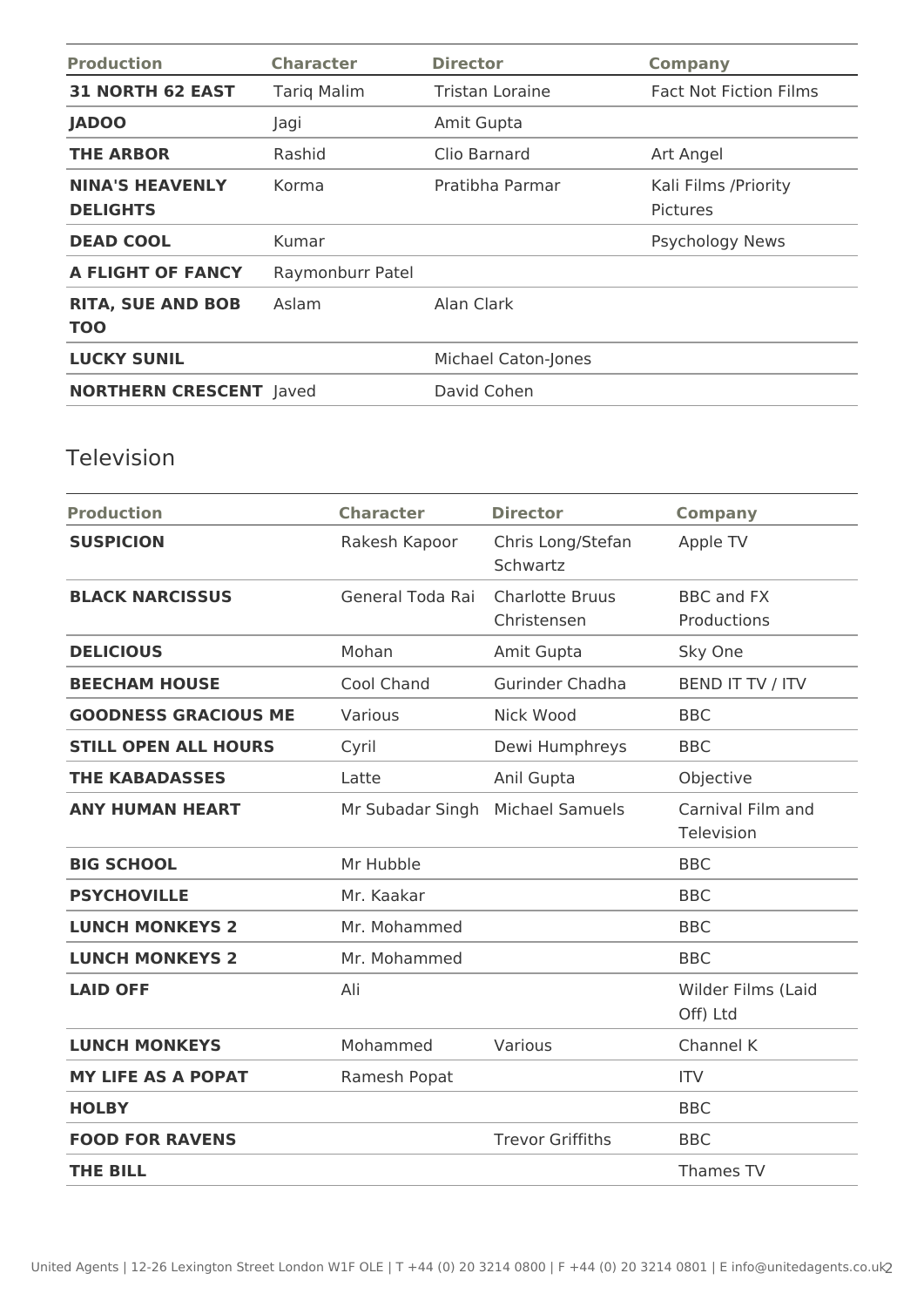| <b>Production</b>                                | <b>Character</b> | <b>Director</b>         | <b>Company</b>                            |
|--------------------------------------------------|------------------|-------------------------|-------------------------------------------|
| <b>OUT OF THE BLUE</b>                           | Naz              | Laura Mackie            | <b>BBC TV</b>                             |
| <b>FLIGHT</b>                                    | Anil             | Alex Pilai              | <b>Hindi Pictures</b>                     |
| <b>CHEF</b>                                      |                  |                         | <b>Crucial Films for BBC</b><br><b>TV</b> |
| <b>THE REAL McCOY</b>                            | five series      |                         | <b>BBC TV</b>                             |
| <b>STAGES: TWO ORANGES AND</b><br><b>A MANGO</b> | Rajesh           | Lindsay Posner          | <b>BBC TV</b>                             |
| <b>BLOOD AND PEACHES</b>                         | Javed            |                         | Waller Film Co                            |
| <b>THE CHIEF</b>                                 | Raju             | AJ Quinn                | Anglia TV                                 |
| <b>CASUALTY</b>                                  | Ahmet            | <b>Diane Patrick</b>    | <b>BBC TV</b>                             |
| <b>BODY AND SOUL</b>                             | Terry            | Moria Armstrong         | Carlton TV                                |
| <b>TRUE CRIMES</b>                               | Nadine           | Simon Massey            | Granada TV                                |
| G.B.H.                                           | Ravi             | Robert Young            | Channel 4                                 |
| <b>WATERFRONT BEAT</b>                           | two series       |                         | <b>BBC TV</b>                             |
| <b>CASUALTY</b>                                  | Jevan            | <b>Michael Morrison</b> | <b>BBC TV</b>                             |
| <b>A SENSE OF GUILT</b>                          | Jamal            | <b>Bruce MacDonald</b>  | <b>BBC TV</b>                             |
| <b>STOLEN</b>                                    | Tariq            | Roger Bamford           | <b>LWT</b>                                |
| <b>ALBERT CAMPION</b>                            | Cheeto           | Ronnie Wilson           | <b>BBC TV</b>                             |
| <b>HOWARDS WAY</b>                               | two series       |                         | <b>BBC TV</b>                             |
| <b>AT HOME WITH THE</b><br><b>BRAITHWAITES</b>   |                  |                         | <b>Yorkshire Television</b>               |
| <b>GOODNESS GRACIOUS ME -</b><br>three series    |                  | Anil Gupta              | <b>BBC Television</b>                     |

# Stage

| <b>Production</b>                             | <b>Character</b>     | <b>Director</b> | <b>Company</b>                                                        |
|-----------------------------------------------|----------------------|-----------------|-----------------------------------------------------------------------|
| <b>EAST IS EAST</b>                           | George               | Ben Occhipinti  | Octagon Theatre                                                       |
| <b>A MIDSUMMER NIGHTS</b><br><b>DREAM</b>     | <b>Bottom</b>        |                 | Sir Trevor Nunn New Wosley Theatre                                    |
| <b>DICK WHITTINGTON</b><br><b>AND HIS CAT</b> | Mr Fitzwarren/Prince |                 | Steve Marmion Lyric Hammersmith                                       |
| <b>A BRITISH SUBJECT</b>                      | Amjad                |                 | Hannah Eidinow Pleasance 2, Edinburgh<br><b>Festival and New York</b> |
| <b>ALADDIN</b>                                |                      |                 | Bradford Alhambra Theatre                                             |
| <b>BLOOD</b>                                  | Rajiv Ghandi         | Lindsay Posner  | Royal Court Theatre,<br>Manchester                                    |
| <b>BLUE HELMET</b>                            |                      |                 | Incidental Theatre,<br>Edinburgh Festival                             |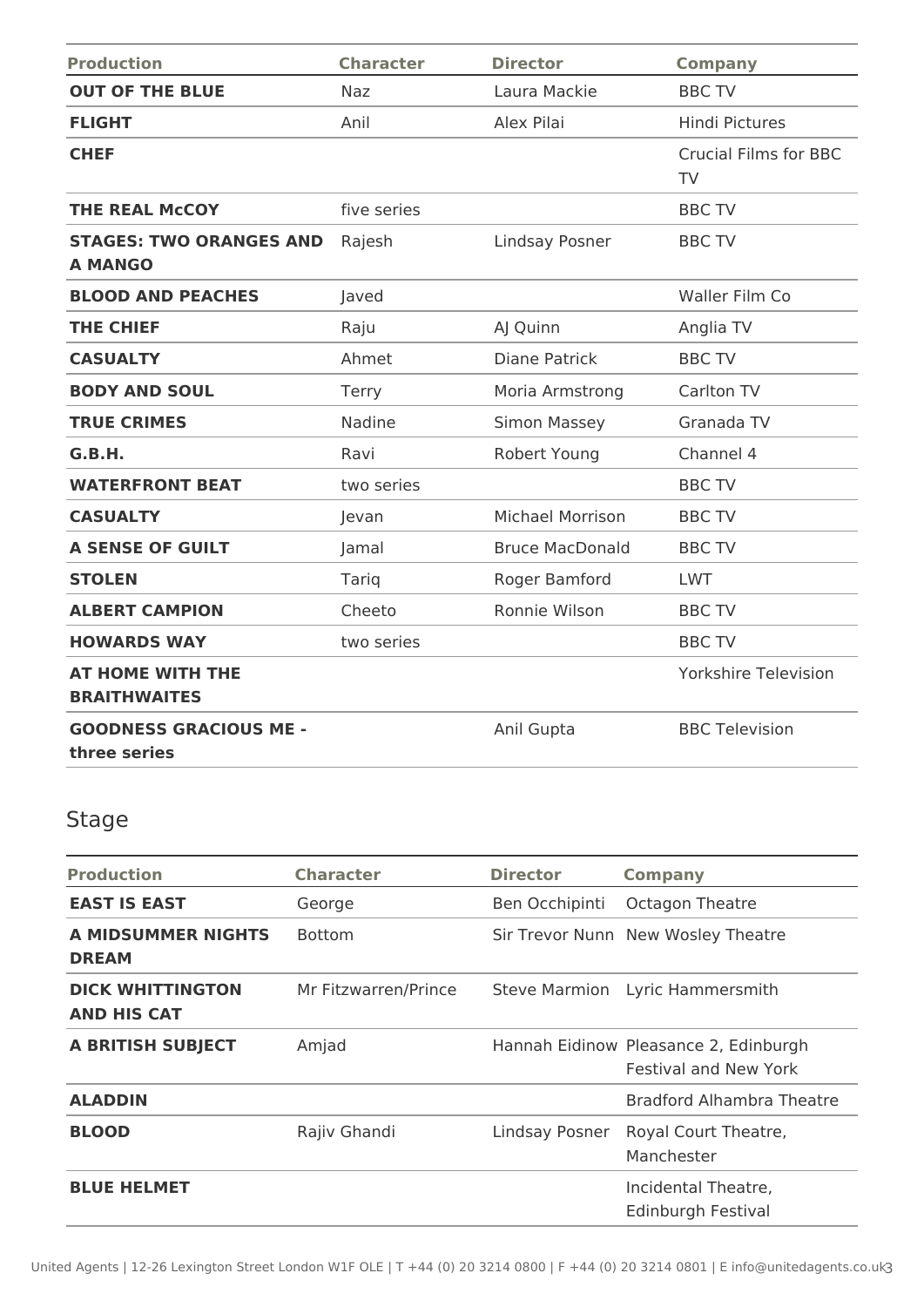| <b>Production</b>                           | <b>Character</b> | <b>Director</b>             | <b>Company</b>                                  |
|---------------------------------------------|------------------|-----------------------------|-------------------------------------------------|
| <b>COMEDIANS</b>                            | Mr Patel         | Sean Holmes                 | Lyric Hammersmith                               |
| <b>DRINK THE MERCURY</b>                    | Chisso           | Andy Hay                    | Octogon Theatre, Bolton                         |
| <b>EXCESS</b>                               | Orbit            | <b>Brigid Lamour</b>        | <b>Contact Theatre, Manchester</b>              |
| <b>HOT SUMMER</b>                           | Chitti           | Jenny Killick               | <b>National Theatre</b>                         |
| <b>I MISS MY WAR</b>                        | Sya              | Iraj j Attaje               | Almeida Theatre                                 |
| <b>MIDNIGHTS CHILDREN</b>                   |                  |                             | <b>RSC</b>                                      |
| <b>PROMETHEUS IN EVIN</b>                   | Ali              | Phil Young                  | Young Vic                                       |
| <b>ROMEO AND JULIET</b>                     | Paris            | <b>Teddy Kendel</b>         | The Albany                                      |
| <b>SMALL MIRACLES</b>                       | Arjun            |                             | Mercury Theatre / Tricycle<br>Theatre           |
| <b>SOUTH PACIFIC</b>                        | Henry            | <b>Rob Hamlin</b>           | <b>Belgrade Theatre, Coventry</b>               |
| <b>STRANGE ATTRACTORS</b>                   |                  | <b>Brigid Lamour</b>        | Contact Theatre, Manchester                     |
| <b>THATCHER'S CHILDREN</b>                  | Girlie           | Andy Hay                    | <b>Bristol Old Vic</b>                          |
| <b>THE CAUCASION CHALK</b><br><b>CIRCLE</b> |                  |                             | Royal National Theatre,<br>Theatre d'Complicite |
| <b>THE FAR PAVILIONS</b>                    | Rana of Bhitor   |                             |                                                 |
| <b>THE GULF BETWEEN US</b>                  | Chatti           | <b>Trevor Griffiths</b>     | West Yorkshire Playhouse                        |
| <b>THE MARRIAGE OF</b><br><b>FIGARO</b>     | Figaro           |                             | Royal Exchange Manchester                       |
| <b>THE MYSTERY PLAYS</b>                    | Abel             | Mike Kay                    | Crucible Theatre, Sheffield                     |
| <b>THE TEMPEST</b>                          |                  |                             | Contact Theatre, Manchester                     |
| <b>THE WAITING ROOM</b>                     |                  |                             | <b>Royal National Theatre</b>                   |
| <b>TORPEDOS IN A JACUZZI</b>                |                  | Phil Young                  | Leeds Playhouse                                 |
| <b>TWELFTH NIGHT</b>                        | Feste            | Stephen<br><b>Beresford</b> | Albery Theatre                                  |
| <b>UGANDA</b>                               | Aakesh           | Polly Teale                 | Royal Court Theatre                             |
| <b>WHO SHALL BE HAPPY</b>                   |                  | <b>Trevor Griffiths</b>     | <b>Mad Cow Productions</b>                      |
| <b>WHO SHALL BE HAPPY</b>                   |                  |                             | Workshop, Nottingham<br>Playhouse               |
| <b>WINTERS TALE</b>                         | Clown            | Phillida Lloyd              | Royal Exchange, Manchester                      |
| <b>EAST IS EAST</b>                         | George           |                             | Octagon Theatre, Bolton                         |
|                                             |                  |                             |                                                 |

# Radio

| <b>Production</b>          | <b>Character</b> | <b>Director</b> | Company    |
|----------------------------|------------------|-----------------|------------|
| <b>A TIGER FOR MALGUDI</b> | various          |                 | <b>BBC</b> |
| <b>DR ZHIVAGO</b>          | <b>Galliulin</b> | Jonquil Panting | <b>BBC</b> |